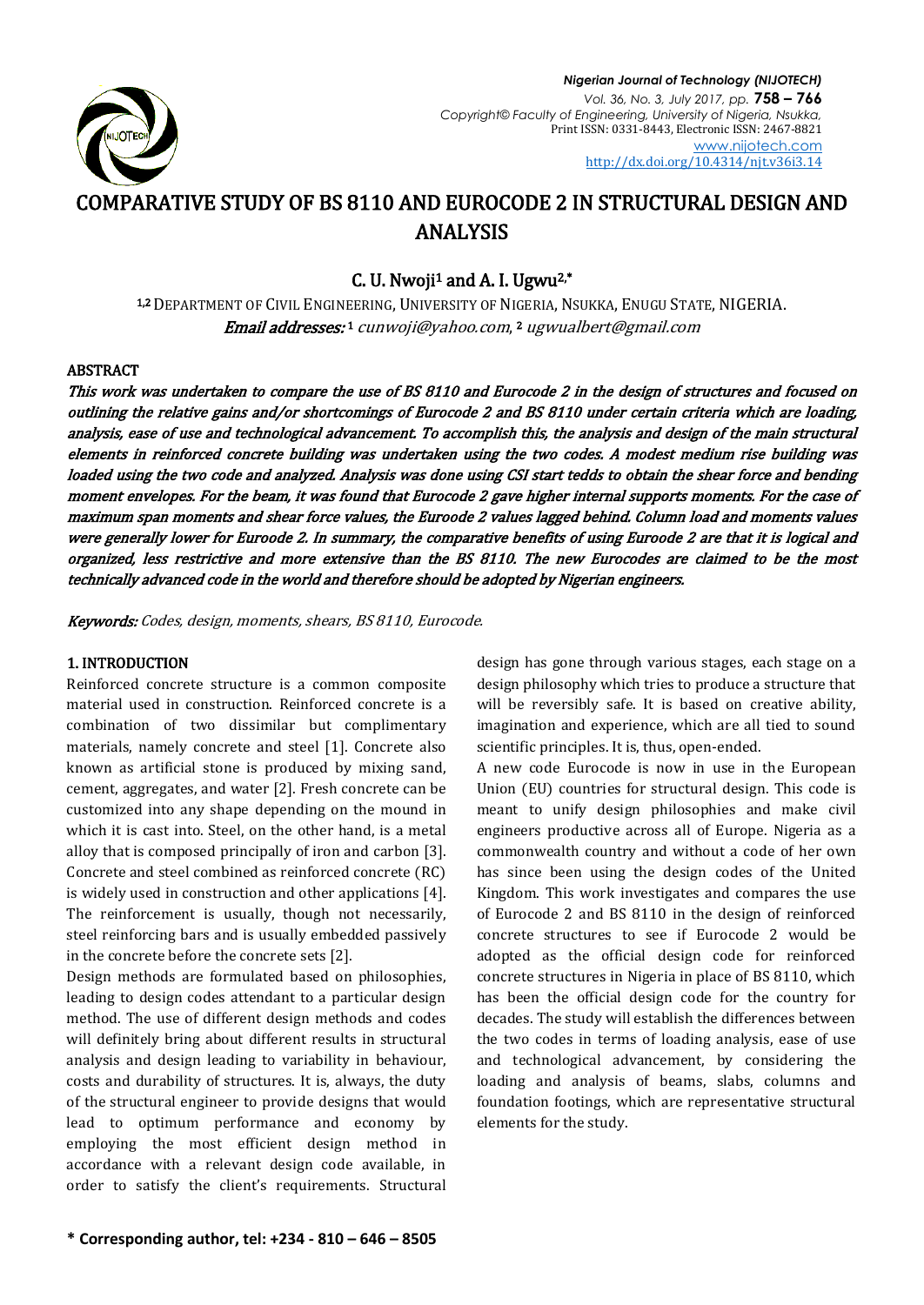# 2. LITERATURE REVIEW

# 2.1 BS 8110

BS 8110 is a British Standard for the design and construction of reinforced and prestressed concrete structures. It is based on limit state design principles. Although used for most civil engineering and building structures, bridges and water-retaining structures are covered by separate standards (BS 5400 and BS 8007). In 2010, BS 8110 was superseded by EN 1992 (Eurocode 2) although parts of the standard have been retained in the National Annex of the Eurocode [6].

BS 8110 was first published in 1985 and later revised in the year 1997. The 1997 edition of BS 8110 supersedes the earlier edition and is made up of the following three parts [5]:

- i. BS 8110-1:1997 (Structural Use of Concrete—Code of Practice for Design and Construction): It is a revision of BS 8110-1:1985 which is withdrawn. BS 8110- 1:1997 incorporates all published amendments made to BS 8110-1:1985.
- ii. BS 8110-2:1997 (Structural Use of Concrete—Code of Practice for Special Circumstances):
- iii. BS 8110-3:1997 (Structural Use of Concrete—Design Charts for Singly Reinforced Beams and charts for Reinforced Concrete Columns.

# 2.2 Eurocode 2 (EC 2)

Eurocode 2 and EC2 are both abbreviations for BS EN 1992 (Eurocode 2): Design of concrete structures [6]. When referring to Eurocode 2, most people mean BS EN 1992-1-1. This code was the result of the Commission of the European Community's decision to eliminate technical obstacles to trade and harmonize technical specifications. The Structural Eurocode programme comprises standards generally consisting of a number of Parts [6].

## 2.3 BS 8110 and Eurocode 2 in the Analysis and Design of Concrete Structures.

In the last three decades an alternative set of codes to replace the British and other European national standards were developed termed the Eurocodes (ECs). These comprehensive set of harmonized Eurocodes for the structural and geotechnical design of buildings and civil engineering works were first introduced as Euronorme Voluntaire (ENV) standards, intended for use in conjunction with national application documents (NADs) as an alternative to national codes such as BS8110-1997 for a limited number of years [7].

One of the major advantages of this unification is that designs will be easily understood and ideas communicated easily between countries that use the Eurocodes for thei designs. Also, engineers would be able

to work in any country using the Eurocodes and so gives the engineer better opportunities and easy adjustments.

# 3. RESEARCH METHODOLOGY

### 3.1 Design method

The method recommended in the codes (both BS 8110 and Eurocode 2) is that of limit state design. Account should be taken of accepted theory, experiment and experience and the need to design for durability. The analysis steps for design are given separately for each structural element designed. The step by step procedure for the analysis if given in 3.2 below. Design is not covered in this research.

#### 3.2 Analysis of structure

The primary objective of structural analysis is to obtain a set of internal forces and moments throughout the structure that are in equilibrium with the design loads for the required loading combinations [9]. The methodology for analysis of the different structural elements are summarized as:

## 3.2.1 Slabs

The dead slab which include self-weight (weight of concrete), partition, services, finishes and added dead load (masonry walls, etc.) a computed in kN/m2. The appropriate live load based on the use of the building is selected from the appropriate codes. Afterwards the total slab lad is calculated as given in the codes (refer to Table 1). Then slab is analyzed either by elastic analysis or by using moment coefficients given in the relevant tables.

## 3.2.2 Beams

The load from adjoining slabs are transferred to the beam using the method given in table 63 of Reinforced concrete designers manual by Reynolds et al. the beam self-weight and wall load (if applicable) are added. The beam is then analyzed for different load cases as prescribed by the code to obtain the bending moment and shear force envelopes. The computer software used for the analysis is CSC start Tedds. Under design ultimate loads, any implied redistribution of forces and moments should be compatible with the ductility of the members concerned.

## 3.2.3 Columns

The load take-down (N) and moment (M) are evaluated for the most onerous load combination. The combination of axial load and moment is used for the study.

## 3.2.4 Foundation

The load take-down to the footing supporting the column is calculated both ultimate and service load. The service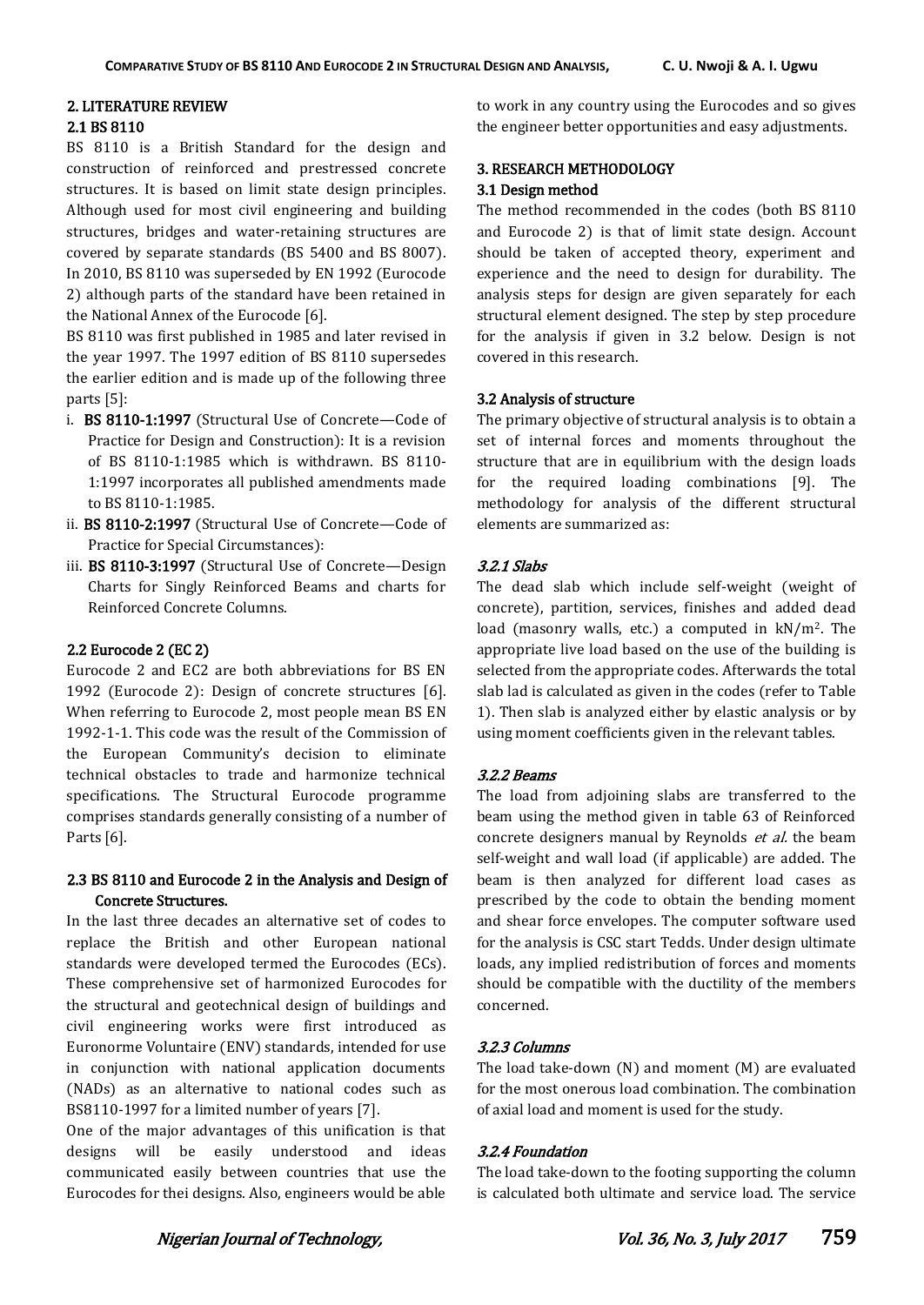load is used to size the pad plan section while the ultimate load is use the section design.

#### 3.3 Model

The model adopted for this study is a modest medium rise building; the Faculty of Engineering building, University of Nigeria Nsukka. The building is a two storey building consisting of 2 suspended floors and one RC roof slab. The second floor serve office/classroom purpose while the 1st floor serve office/hall (drawing hall) purpose. The building is about 10m high having an

approximate plan dimension of 60m x 20m. The General Arrangement (G.A) drawing is shown in Fig 1 and elevation is shown Fig 2.

Representative elements for the loading and analysis are taken from the structure (G. A. shown in Fig 1). A slab (slap panel P3), a beam (Beam 2B), a column (column C1), and a footing (column C1 footing) were loaded, analyzed and informed design comments made based on the analysis results. Table 1 provides some information on the loading and analysis of structural members for both BS 8110 and EC 2.



SECOND FLOOR GENERAL ARRANGEMENT DRAWING

Figure1: Representative floor plan



Figure 2: Frame elevation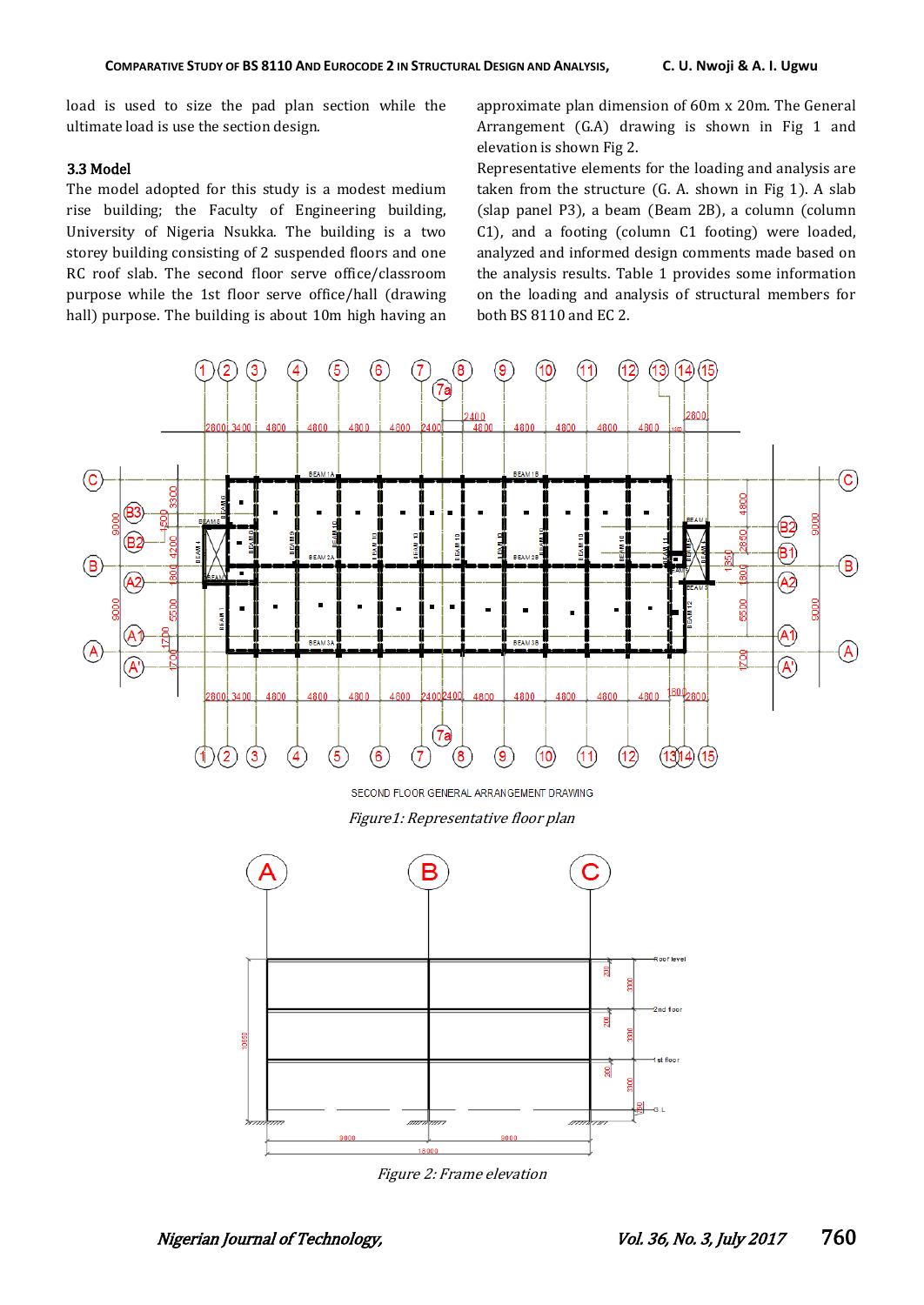| Table 1: Limit state loading information for BS 8110 and |  |
|----------------------------------------------------------|--|
|                                                          |  |

| <i>Eurocode 2 codes.</i> |                 |                  |  |  |
|--------------------------|-----------------|------------------|--|--|
| Span                     | <b>BS 8110</b>  | EC 2             |  |  |
| Loaded spans             | $1.4DL + 1.6IL$ | $1.35DL + 1.5IL$ |  |  |
| Unloaded spans           | 1.0DL           | 1.35DL           |  |  |

BS 8110 recommends a loading pattern as follows

i- all spans ultimate loading

ii- alternate span ultimate loading

iii- reverse of ii

EC 2 recommends a loading pattern as follows

i- all spans ultimate loading

ii- adjacent span ultimate loading

iii- alternate span ultimate loading

With respect to load estimation, BS 8110 recommends unit weight of concrete 24kN/m<sup>3</sup> while EC 2 recommends unit weight of concrete 25kN/m<sup>3</sup>

### 4. ANALYSIS OF STRUCTURAL ELEMENTS

#### 4.1 Slab loading and analysis

The results of loading and analysis for slab are presented hereunder.



$$
k = \frac{l_y}{l_x} = \frac{9000}{4800} = 1.875 < 2
$$

(Two-way spanning slab)

where  $Ly = Longer$  span length and  $Lx = Shorter$  span length

Thickness of  $slab = 200$ mm

The service dead load estimation for all the slabs are given in details below;

For slab panels 1 and 3 (Fig 3a) Slab self-weight =  $0.2$  x 24 =  $4.8$ kN/m<sup>2</sup> Finishes  $= 1.5 \text{kN/m}^2$ Light wt. partitions  $= 1.0 \text{kN/m}^2$ Characteristic dead load =  $7.3 \text{kN/m}^2$ Characteristic imposed load =  $3.0$ kN/m<sup>2</sup> For slab panel 2 (Fig 3c) Equivalent distributed load due to wall,  $W_e = W_{e1} + W_{e2} + W_{e3}$ Full brick wall parallel to span slab,  $W_e = W_p/e$ where  $e = h_p + 0.6l$ ;  $h_p$  = width of wall, l = slab span  $e = 0.23 + (0.6 \times 5) = 3.23$ m  $W_p$  = 3.54 x 3.3 x 0.3 = 9.16kN/m

 $W_{e1} = 9.16/3.23 = 2.84 \text{kN/m}^2$ Block/wood =  $(3.54 \times 0.9 \times 0.85)$  +  $(1 \times 2.4)$  = 5.04kN/m  $W_{e2} = 5.04/3.23 = 1.56kN/m^2$ Wall perpendicular to span of slab,  $3W_p/2 = (3 \times 9.16) / (2 \times 4.8) = 2.19 \text{kN/m}^2$  $W_e = 2.84 + 1.56 + 2.19 = 6.59$ kN/m<sup>2</sup> Characteristic dead load,  $G_k = 7.3 + 6.59 = 13.9$ kN/m<sup>2</sup> Characteristic imposed load =  $3.0$ kN/m<sup>2</sup> For slab panel 4 (Fig 3d) Characteristic dead load,  $G_k = 7.3 + 2.84 + 1.56 =$ 11.7kN/m<sup>2</sup> imposed  $\degree$  Q<sub>k</sub> = 3.0kN/m<sup>2</sup> For slab panel 8 (Fig 3b) Load on slab due to wall =  $3W_p/2$ l =  $(3 \times 3.47 \times 3.3) / (2)$  $x(4.8) = 3.578kN/m<sup>2</sup>$ Characteristic dead load,  $G_k = 7.3 + 3.578 = 10.9$ kN/m<sup>2</sup> For the slab analysis, only slab panel 3 was done. Loading (Bs 8110) Slab design load,  $n = (1.4 \text{ } G_k) + (1.6 Q_k) = (1.4 \text{ } x \text{ } 7.3) + (1.6 Q_k)$  $(1.6 \times 3) = 15.1 \text{kN/m}^2$ Bending moment coefficients ( $k = 1.875$ ): From Table 3.14 of BS 8110-1; 1997 [5].  $M_{sy} = \beta_{sy} n l_x$  $M_{sx} = \beta_{sx} n l_x$ where  $\beta_{sx}$  and  $\beta_{sy}$  are moment coefficients from Table 3.14 BS 8110-1; 1997 [5].and n is the total ultimate load per unit area of slab.  ${\beta'}_{\rm{sr}} = 0.065, \ {\beta'}_{\rm{sy}} = 0.037, \ {\beta_{\rm{sx}}} = 0.049, \ \ \ {\beta_{\rm{sy}}}=0.028$ 

Table 3.14 of BS 8110-1; 1997 [5].  $M_{sx}^s = 0.065 \times 15 \times 4.82 = 22.5 \text{kNm}$  $M_{sv}^s = 0.037 \times 15 \times 4.82 = 12.8$ kNm  $M_{sx}= 0.049 \times 15 \times 4.8^{2}= 16.9$ kNm,  $M_{sv} = 0.028 \times 15 \times 4.82 = 9.7$ kNm

From Table 3.15 of BS 8110-1; 1997 [5].  $V_{\text{max}} = 0.53 \text{nl}_x = 0.53 \times 15.1 \times 4.8 = 38.4 \text{kN}$ Loading (EC 2) Slab design load,  $n = 1.35G_k + 1.5Q_k$  (8)

= 
$$
(1.35 \times 7.5) + (1.5 \times 3) = 14.4 \text{kN/m}^2
$$
  
\nUltimate BM's:  
\nBending moment coefficients and moments (k = 1.875):  
\n $\beta'_{sx} = 0.065$ ,  $\beta'_{sy} = 0.037$ ,  $\beta_{sx} = 0.049$ ,  $\beta_{sy} = 0.028$  (9)  
\n $M_{sx} = 0.065 \times 14.6 \times 4.8^2 = 21.8 \text{kNm}$ ,  
\n $M_{sy} = 0.037 \times 14.6 \times 4.8^2 = 12.4 \text{kNm}$   
\n $M_{sx} = 0.049 \times 14.6 \times 4.8^2 = 16.5 \text{kNm}$ ,  
\n $M_{sy} = 0.028 \times 14.6 \times 4.8^2 = 9.4 \text{kNm}$   
\n $V_{max} = 0.53 \text{n}^1 = 0.53 \times 14.6 \times 4.8 = 37.1 \text{kN}$   
\nFrom the above analysis, it was seen that the dead load  
\nfor EC design was higher than that of BS 8110 due to a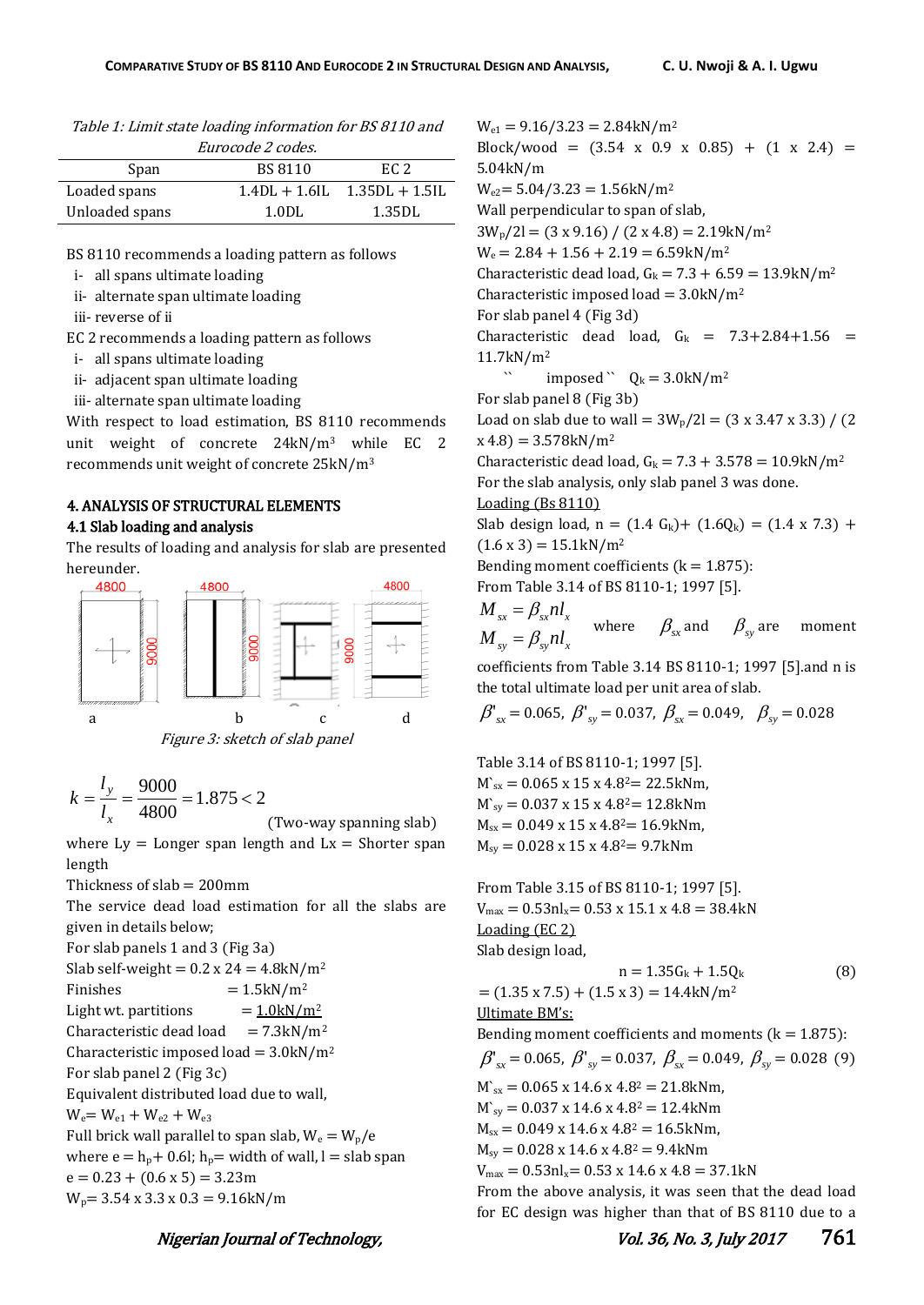higher unit weight of concrete used in the estimation of the load. However, the design load for EC 2 is lower than that of BS8110. This is due to the fact that partial factors of safety for BS 8110 is higher than that of EC 2 for both dead load and imposed load.

## 4.2 Beam loading and analysis

Loading summary for each span of the beam for ultimate limit state and serviceability limit state is summarized in Tables 2 and 3.

BEAM 2B Sketch



Fig 4: sketch of Beam 2B: GL B  $(7a - 14)$ 

Based on loading formula given by Reynolds and Steedman [10].

Load from slab to connected main beam =  $R_3 = 0.25$  nl<sub>x</sub>  $= 0.25$  x 4.8n  $= 1.2$ n

| <b>SPAN</b> | CASE 1 |      | CASE 2    |      | CASE <sub>3</sub> |      |
|-------------|--------|------|-----------|------|-------------------|------|
|             | DL.    | H.   | DL        | - IL | DL                | IL   |
| 7a -- 8     | 53.7   | 11.6 | 53.7      | 11.6 | 38.0              | 0.0  |
| $8 - 9$     | 59.8   | 11.6 | 42.0      | 0.0  | 59.8              | 11.6 |
| $9 - 10$    | 53.7   | 11.6 | 53.7      | 11.6 | 38.0              | 0.0  |
| $10 - 11$   | 53.7   | 11.6 | 38.0      | 0.0  | 53.7              | 11.6 |
| $11 - 12$   | 59.8   | 11.6 | 59.8      | 11.6 | 42.0              | 0.0  |
| $12 - 13$   | 53.7   |      | 11.6 38.0 | 0.0  | 53.7              | 11.6 |

Moment and shear force analysis envelopes is shown in the Figure 5.







| Table 3: Beam 2B Load Case (Eurocode 2) |                   |      |      |                   |      |                   |      |        |      |                   |      |        |
|-----------------------------------------|-------------------|------|------|-------------------|------|-------------------|------|--------|------|-------------------|------|--------|
| <b>SPAN</b>                             | CASE <sub>1</sub> |      |      | CASE <sub>2</sub> |      | CASE <sub>3</sub> |      | CASE 4 |      | CASE <sub>5</sub> |      | CASE 6 |
|                                         | DL                | IL   | DL   | IL                | DL   | IL                | DL   | IL     | DL   | IL                | DL   | IL     |
| 7a -- 8                                 | 53.7              | 11.6 | 53.7 | 11.6              | 38.0 | 0.0               | 38.0 | 0.0    | 38.0 | 0.0               | 38.0 | 0.0    |
| $8 - 9$                                 | 59.8              | 11.6 | 42.0 | 0.0               | 59.8 | 11.6              | 59.8 | 11.6   | 59.8 | 11.6              | 59.8 | 11.6   |
| $9 - 10$                                | 53.7              | 11.6 | 53.7 | 11.6              | 38.0 | 0.0               | 38.0 | 0.0    | 38.0 | 0.0               | 38.0 | 0.0    |
| $10 - 11$                               | 53.7              | 11.6 | 38.0 | 0.0               | 53.7 | 11.6              | 53.7 | 11.6   | 53.7 | 11.6              | 53.7 | 11.6   |
| $11 - 12$                               | 59.8              | 11.6 | 59.8 | 11.6              | 42.0 | 0.0               | 42.0 | 0.0    | 42.0 | 0.0               | 42.0 | 0.0    |
| $12 - 13$                               | 53.7              | 11.6 | 38.0 | 0.0               | 53.7 | 11.6              | 53.7 | 11.6   | 53.7 | 11.6              | 53.7 | 11.6   |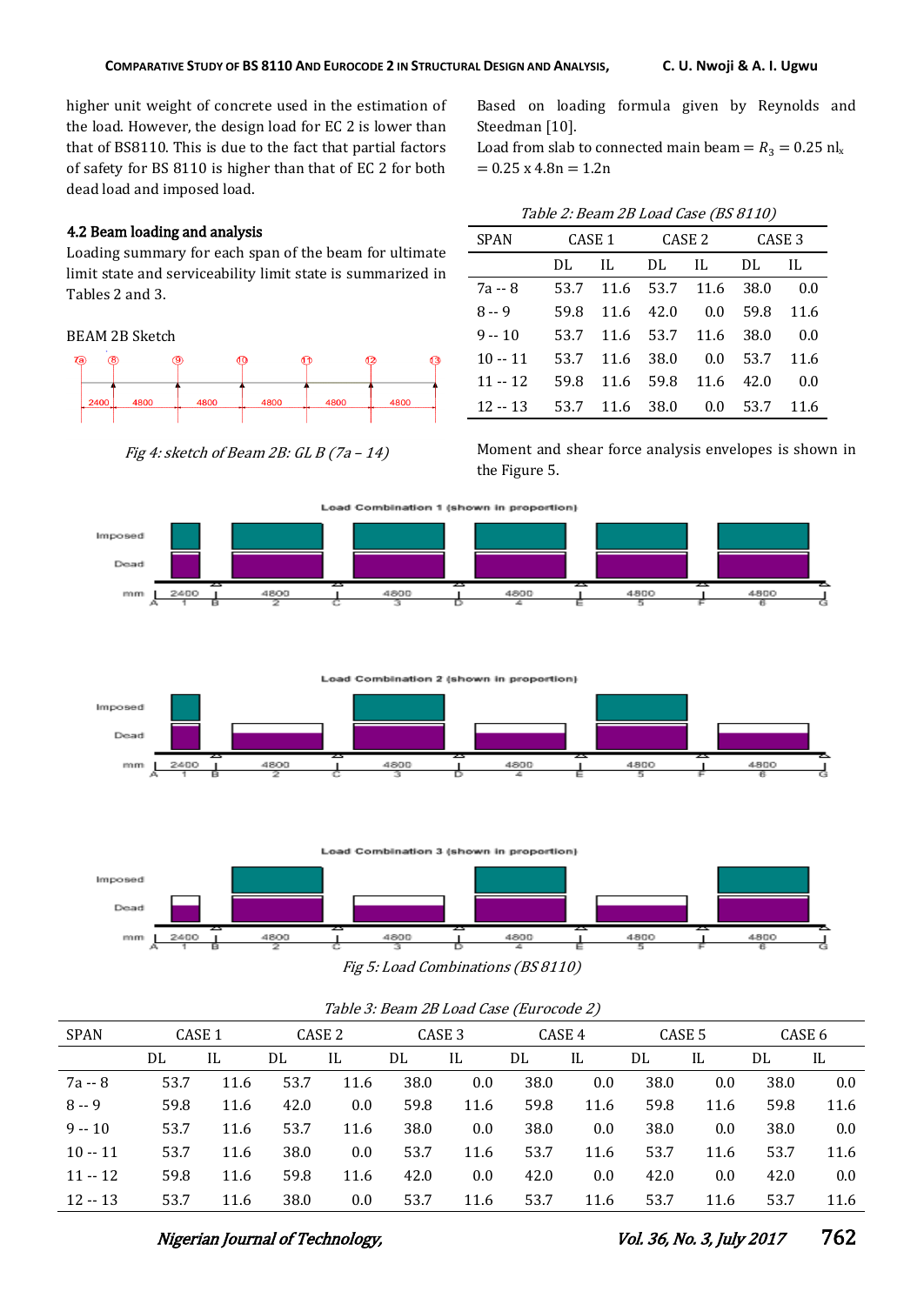

Load Combination 1 (shown in proportion)







Fig 6: Load Combinations (Eurocode 2)



Fig 7: Bending Moment and Shear Force Envelop (BS 8110)

4800

 $-159.9$ 

ᆛ

 $-155.2$ 

 $\overline{1}$ 

4800

 $-177.6$ 

 $\overline{1}$ 

4800

 $-155.3$ 

 $4800$ 

 $2400$ 

 $-167.7$ 

┚

4800

 $-177.583 -$ 

 $\mathbb{R}^m$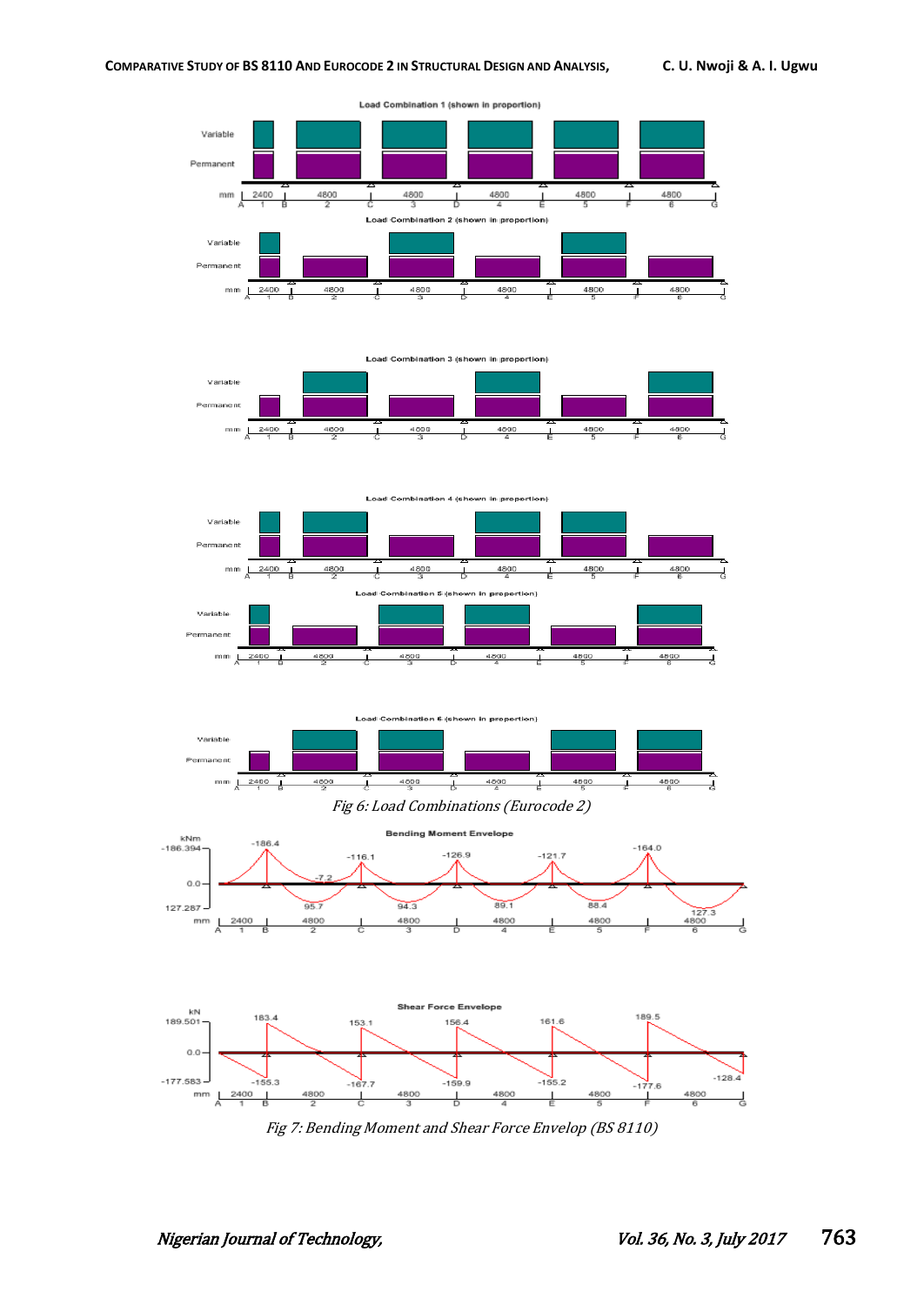

Fig 8: Bending Moment and Shear Force Envelop (Eurocode 2)

#### 4.3 Column Loading and Analysis

Column analysis loading and analysis for column C1 is summarized in Table 4.



Fig. 7: Sub frame sketch for Column C1

Table 4: Column axial load and bending moments for BS 8110 and EC 2

| I FVFI                 |              | <b>BS 8110</b> | EC <sub>2</sub> | $%$ diff |
|------------------------|--------------|----------------|-----------------|----------|
| 2ND FLOOR Under side   | M (KNm)      | 790            | 577             | $-36.92$ |
|                        | $N$ ( $KN$ ) | 1565           | 1335            | $-17.22$ |
| FIRST FLOOR Under side | M (KNm)      |                |                 |          |
|                        | $N$ ( $KN$ ) | 2294           | 2174            | $-5.52$  |

#### 4.4 Foundation loading and analysis

Foundation load from column analysis loading and analysis for Base type 1 is summarized in Table 5.

|              | $G_{k}$ (kN)   | $Q_{k}$ (kN) | Total (kN) |  |  |
|--------------|----------------|--------------|------------|--|--|
|              | <b>BS 8110</b> |              |            |  |  |
| Design Load  | 1789           | 520          | 2309       |  |  |
| Service Load | 12.77          | 325          | 1602       |  |  |
| EC 2         |                |              |            |  |  |
| Design Load  | 1770           | 489          | 2259       |  |  |
| Service Load | 1311           | 325          | 1684       |  |  |
|              |                |              |            |  |  |

#### 5. RESULTS AND DISCUSSION

From Figures 7 and 8, it is apparent that BS8110 tends to take moment dominance along the span. Eurocode 2 yields higher values of hogging moments at the supports. BS 8110 takes dominance in support shear forces too. This difference in trend is attributed to the different manner adopted by both codes to determine the design loads as well as the different approach taken in evaluating the worst load case for design (or pattern) loading. This can be readily appreciated from Table 2 and 3. The current trend of moment difference appears sensible due to the fact that BS8110 applies larger partial safety factors to loads (or actions in Eurocode 2) at the ultimate limit state in contrast to Eurocode 2. For the latter, both  $\gamma G$  and  $\gamma Q$  the partial safety factors with respect to dead and imposed loads respectively are marginally lower compared with the BS8110 values.

In the column design, the out of balance moment for Eurocode 2 lower is owing to the load case adopted in determining this moment. BS uses ultimate load on longer span and a service load of 1.0Gk on the shorter span while Eurocode 2 uses ultimate load on longer span and a service load of 1.35Gk on the shorter span. Therefore, the out of balance moment is consequently lower for Eurocode 2 because the load difference between the beam arms connected to the column is lesser.

For the footings, Table 5 and b shows that the estimated foundation service load for BS 8110 is lower than that of EC. This is due to the unit weight of  $25 \text{ kN/m}^3$  adopted by EC 2 against the  $24 \text{ kN/m}^3$  adopted by BS 8110. This results in a larger pad area in design.

Similar studies have been carried out in the United Kingdom and these were instrumental in the development of the present investigation which focuses on loading and analysis (for illustrative purposes only), ease of use and technological advancement and economy. Highlights of the above study are:

(1) For the critical continuous beam section examined, the EC2 moments at internal supports generally exceed the BS8110 values by a range of 0% – 8.5%, at all levels of moment redistribution.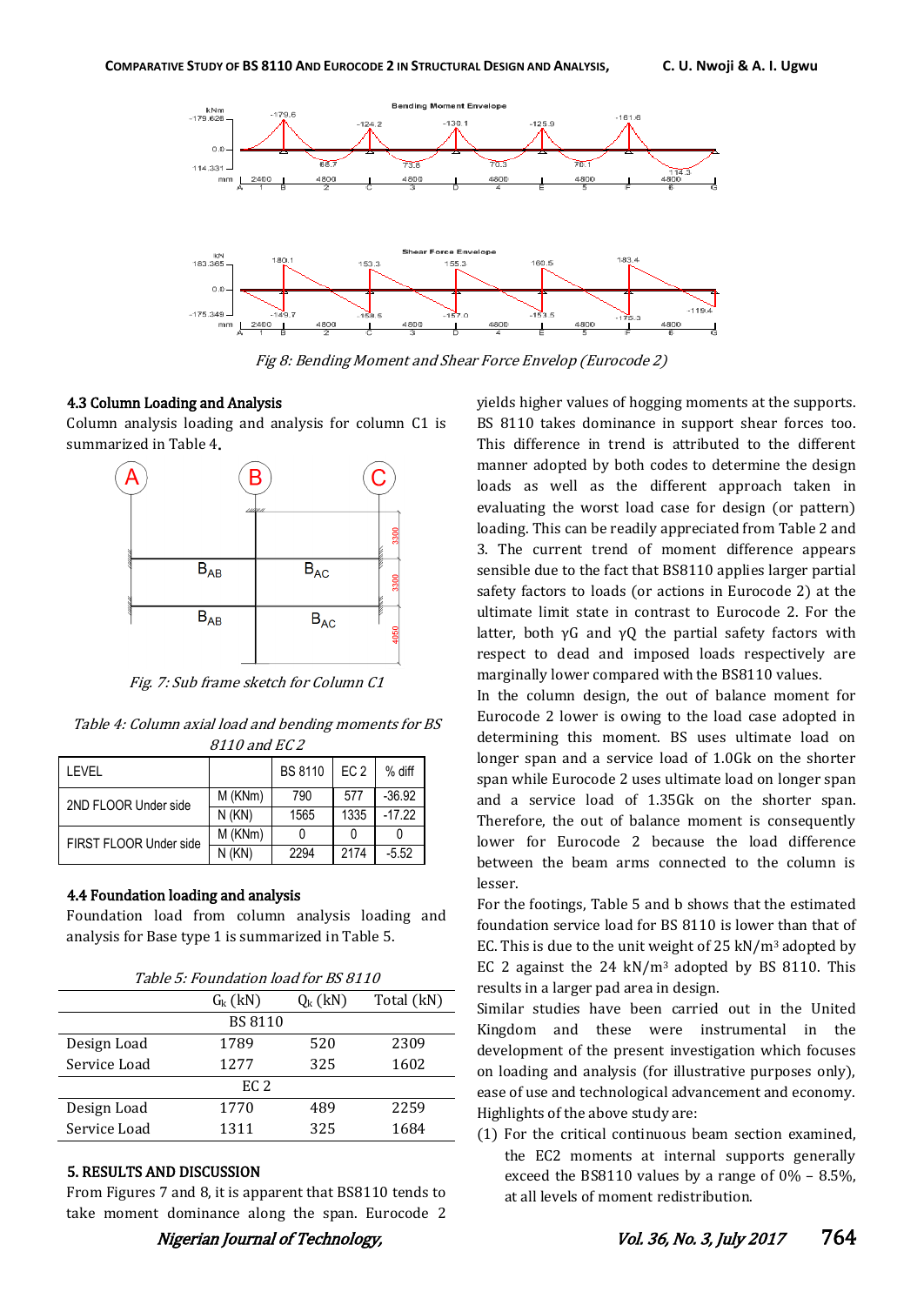- (2) With respect to maximum span moments in the continuous beam, the EC2 moments are lower than the BS8110 values by about 4.5% – 9%, for moment redistributions up to 20%. However at 30% redistribution the lag is about 14.3%, but this is felt to be an isolated case.
- (3) The manner in which the partial load safety factors are applied as well as the procedures adopted in arriving at the worst loading scenario for pattern loadings in respect of the two codes contributes significantly to the difference in moments observed at the critical locations in both Ecurocode 2 and BS8110.
- (4) In the case of the upper and lower limits of the shear force envelopes, BS8110 estimates are generally higher by a range of 2.4% – 5.4%. However, some caution should be placed on these results for the trend is certainly not consistent [7].

Based on the analysis of results of the study carried out in section 4, the following comparisons were made;

#### 5.1 Ease of Use and Time savings

In the analysis of beams, the load cases adopted by the Eurocode 2 for the determination of shear force and moment envelops shows that it is more than that of BS 8110 and so shows that Eurocode 2 does not save time. However, there are softwares that can carry out the analysis easily so this eliminates the problem. A critical look at the two codes suggests that Eurocode 2 is more flexible to use. The ease may be strongly dependent to usage and experience. It may not save time at the present acclimatization phase but it will in the future if it is adopted and if engineers get accustomed to it.

#### 5.2 Technological Advancement

Research is continuous and technological breakthroughs are talks everywhere in the science fare. This is why text books and codes are revised/updated. According to Building.co.uk [8], the structural Eurocodes have finally replaced British standard and the British standards will not be updated again and that all research efforts are now directed to improving the Eurocodes. Therefore, the EC2 is technologically more advanced that the BS 8110 and will be the code that will continue to enjoy this advancement [9].

## 6. CONCLUSION

The structural design of most buildings worldwide is based on national and/or international codes of practice. These guide the engineer in the appraisal of the overall structural scheme, detailed analysis and design. Codes of practice are basically aids drawn up by experienced engineers and allied professionals, and they provide a framework for addressing issues of safety and serviceability in structural design. A comparative study of the analysis and design provisions in respect of various structural elements was performed. The emphasis here however, has almost exclusively been on beams. Based on the results of the study, the following conclusions have been reached:

- 1. With respect to maximum span moments, the Eurocode 2 moments are lower than the BS8110 values while for support moments in the continuous beam, the Eurocode 2 moments supersede the BS8110 moments.
- 2. The manner in which the partial load safety factors are applied as well as the procedures adopted in arriving at the worst loading scenario for pattern loadings in respect of the two codes contributes significantly to the difference in moments observed at the critical locations in both EC2 and BS8110.
- 3. In the case of the upper and lower limits of the shear force envelopes, BS8110 estimates are generally higher (with up to 3 to 10 %). However, some caution should be placed on these results for the trend is certainly not consistent.
- 4. With respect to column load and moments, the EC2 values are lower than the BS8110 values.
- 5. With respect to foundation load (service), the EC2 moments are higher than the BS8110 values and hence larger pad areas while for ultimate load, the EC2 moments are lower than the BS8110 values.
- 6. The Eurocode as used in reinforced concrete design is more technologically advanced and will continue to enjoy more advancement. It is more flexible and safer and more economical given the number of load conditions taken to get the moment and shear force envelops.
- 7. From the design for both BS 8110 -97 and EC2 and result discussion in the foregoing chapters, we can draw the conclusion that Eurocode 2 is easier to use, will provide more economical section (based on observed lesser moments) and is technologically more advanced than BS 8110.

#### 8. REFERENCES

- [1] Morgan, W., J. F. Claydon "Reinforced Concrete". Pdf. In The Elements of Structure. www.pssurvival.com/PS/Cement-Concrete/Reinforced\_Concrete-2016.pdf, Assessed 25 April, 2016.
- [2] Wikipedia, "Reinforced\_concrete" http://en. wikipedia.com/Reinforced concrete, Assessed on 25 April, 2016.
- [3] Wikipedia, "Steel" [https://en.wikipedia.org/wiki/](https://en.wikipedia.org/wiki/%20Steel)  [Steel,](https://en.wikipedia.org/wiki/%20Steel) Assessed on 25 April, 2016.